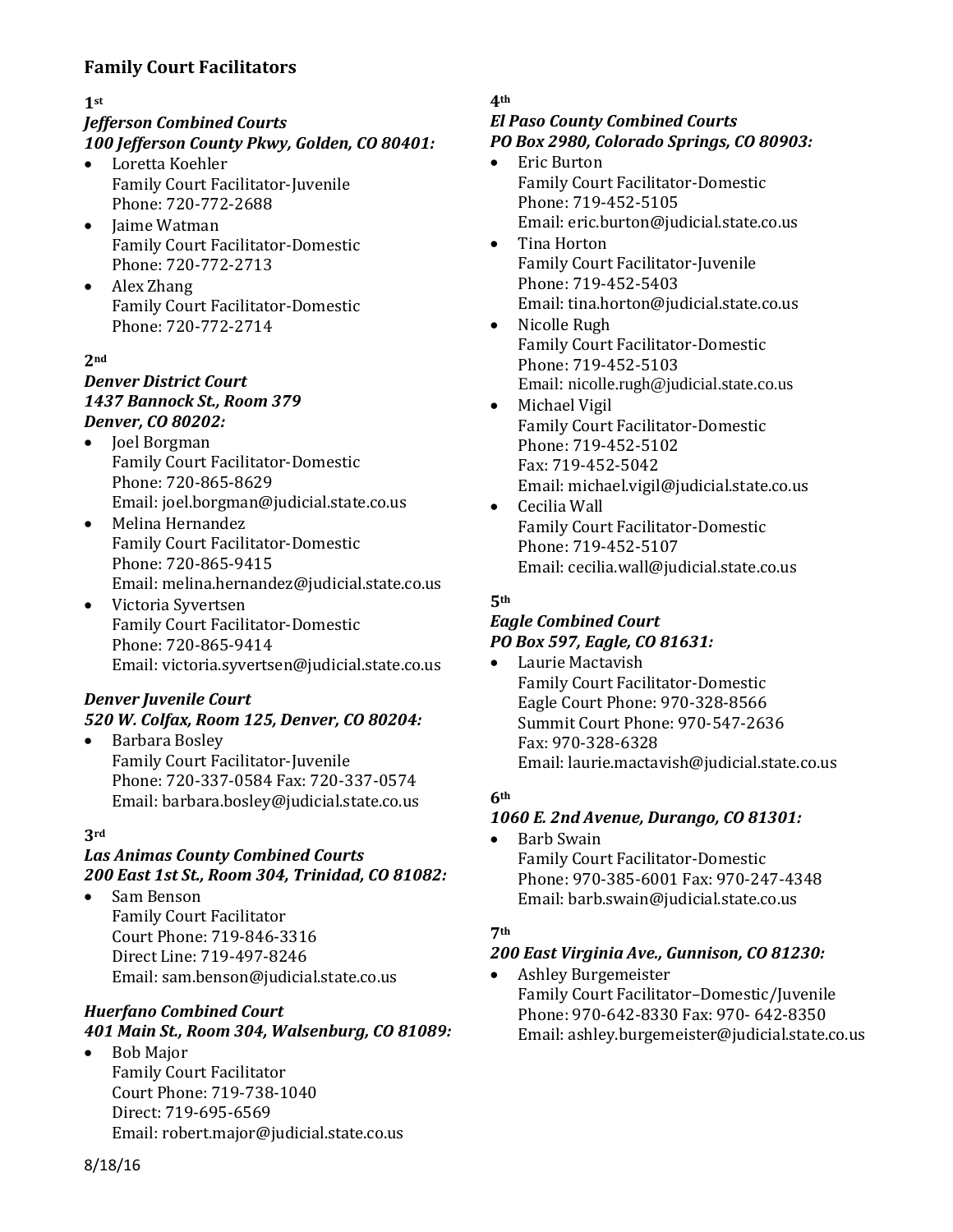#### **8th** *201 Laporte Avenue, Suite 100 Fort Collins, CO 80521:*

- Andrea Shahmardian Family Court Facilitator-Domestic Phone: 970-494-3841 Fax: 970-494-3550 Email: andrea.shahmardian@judicial.state.co.us
- Liz Shuler Family Court Facilitator-Domestic Phone: 970-494-3844 Fax: 970-494-3550

### **9th**

# *109 8th St., Suite 300 Glenwood Springs, CO 81601:*

• Jacqueline B. Deam Family Court Facilitator-Domestic Phone: 970-928-3078 Email: jacqueline.deam@judicial.state.co.us

# **10th**

# *501 N. Elizabeth, Pueblo, CO 81003:*

• Erica Kindred Family Court Facilitator- Juvenile/Domestic Phone: 719-404-8824 Email: erica.kindred@judicial.state.co.us

# **11th**

# *Fremont County Judicial Center 136 Justice Center Road, Room 103 Canon City, CO 81212:*

Rebecca Casey Family Court Facilitator-Domestic Phone: 719-204-2222 Fax: 719-204-2275 Email: rebecca.casey@judicial.state.co.us

# *Chaffee, Custer, and Park County Courts:*

• Miriam Jebe Family Court Facilitator-Domestic Phone: 719-539-2561, ext. 234 Email: miriam.jebe@judicial.state.co.us

### **12th**

# *702 Fourth Street, Alamosa, CO 81101:*

- Alice Price Family Court Facilitator–Domestic/Juvenile Phone: 719-589-7603 Fax: No faxes accepted Email: alice.price@judicial.state.co.us
- Kaylene Guymon Family Court Facilitator-Juvenile Phone: 719-589-7621 Fax: No faxes accepted Email: kaylene.guymon@judicial.state.co.us

### **13th**

### *400 Warner Street, Fort Morgan, CO 80701:*

• Teri L. Morrow Family Court Facilitator -Domestic Phone: 970-542-3435 Email: teri.morrow@judicial.state.co.us

### **14th**

### *307 Moffat Avenue/PO Box 192 Hot Sulphur Springs, CO 80451:*

• Susan Ritschard Family Court Facilitator-Domestic Phone: 970-725-3357 Fax: 970-725-3216 Email: susan.ritschard@judicial.state.co.us

# *PO Box 773117, Steamboat Springs, CO 80477:*

• Kristi Glawe Family Court Facilitator 1955 Shield Drive, Unit 200 Steamboat Springs, CO 80487 Phone: 970-879-5020 Email: Kristina.glawe@judicial.state.co.us

# **15th**

#### *Prowers County Combined Court 301 South Main St., Suite 300, Lamar, CO 81052:*

• Cindie Farmer Family Court Facilitator-Domestic/Juvenile Phone: 719-336-8929 Fax: 719-336-8976 Email: cindie.farmer@judicial.state.co.us

# **16th**

# *13 W. 3rd Street, Room 207, La Junta, CO 81050:*

• Daniel Ramirez Family Court Facilitator-Domestic/Juvenile Phone: 719-383-7136 Fax: 719-384-4991 Email: daniel.ramirez@judicial.state.co.us

# **17th**

#### *Adams County Justice Center 1100 Judicial Center Drive, Brighton, CO 80601: Family Court Facilitator-Domestic*

- Holli Crane Phone: 303-654-3585 Email: holliston.crane@judicial.state.co.us
- Michelle Gaschler Phone: 303-655-3926 Fax: 303-654-3215 Email: [michelle.gaschler@judicial.state.co.us](mailto:michelle.gaschler@judicial.state.co.us)
- Janet Lee Phone: 303-654-3265 Fax: 303-654-3215 Email: janet.lee@judicial.state.co.us *Juvenile Programs Coordinator*
- Simone Jones Phone: 303-654-3230 Fax: 303-654-3258 Email: simone.jones@judicial.state.co.us